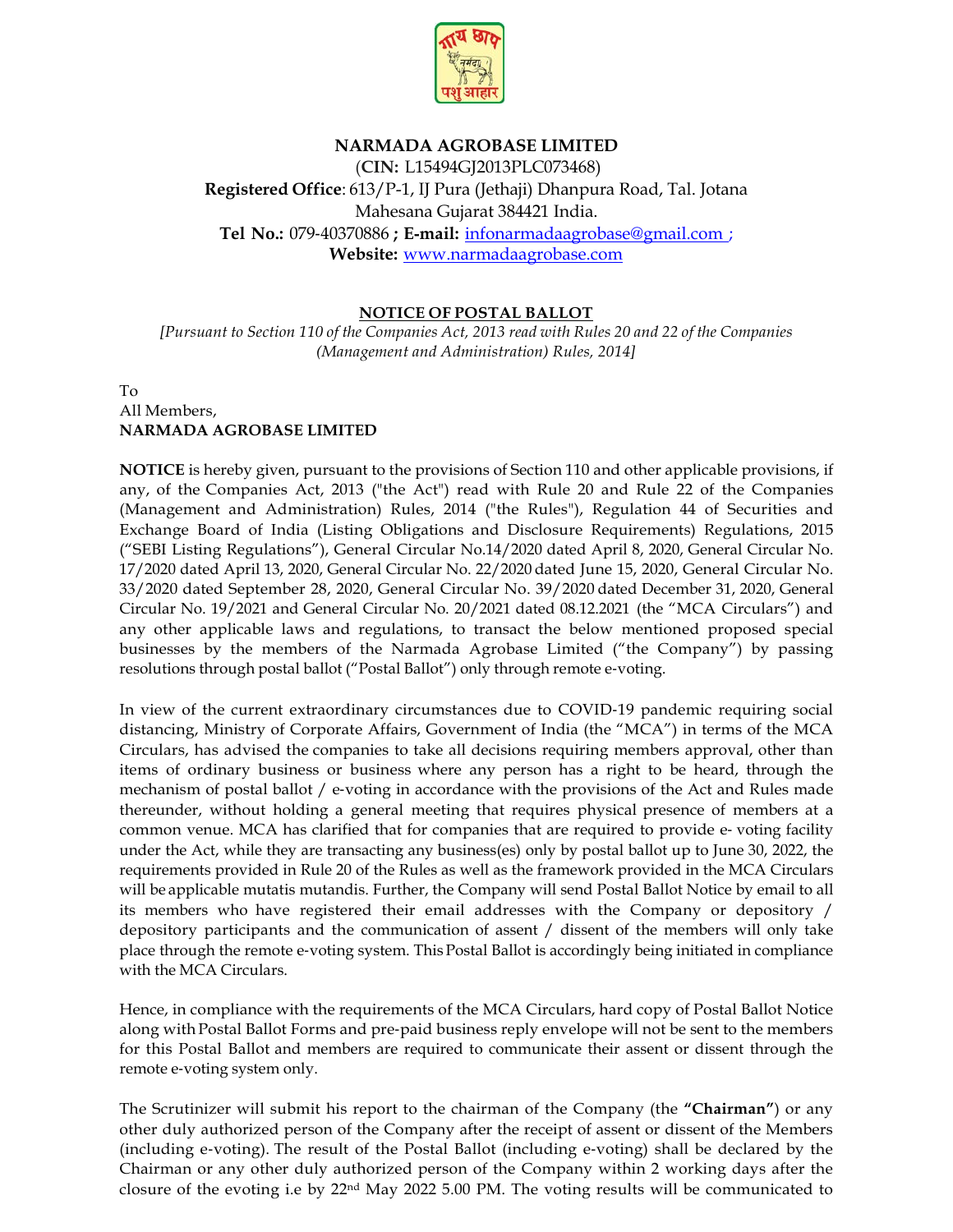

the stock exchanges, depositories, registrar and share transfer agents and shall also be displayed on the Company's website,  $www.narmadaagrobase.com$  and will be intimated to the Stock Exchanges where the shares of the Company are listed i.e. National Stock Exchange of India Limited in accordance with the provisions of SEBI Listing Regulations.

The Board of Directors of the Company now propose to obtain the consent of the members by way of Postal Ballot for the matters as considered in the Resolutions appended below. The Explanatory Statement pursuant to Section 102 of the Act pertaining to the said Resolutions setting out material facts and the reasons for the Resolution is also annexed.

You are requested to peruse the proposed Resolutions along with their respective Explanatory Statement and thereafter record your assent or dissent by means of remote e-voting facility provided by the Company.

#### **SPECIAL BUSINESS:**

**Item No. 1 –Migration of equity shares of the Company from NSE Emerge (SME platform of NSE) to the Main Board of National Stock Exchange of India Limited , and the Listing of shares of the company to BSE Limited (Bombay Stock Exchange)**

To consider, and, if thought fit, to pass, with or without modification(s), the following resolution as a "Special Resolution":

**"RESOLVED THAT,** pursuant to Chapter IX of SEBI (Issue of Capital & Disclosure Requirements) Regulations, 2018, SEBI (Listing Obligations and Disclosure Requirements) Regulations, 2015 & other applicable provisions of the Companies Act, 2013 read with underlying Rules and Regulations as notified by MCA (including any statutory modifications or re-enactment thereof for the time being in force), consent of the Members be andis hereby accorded to migrate the Company, currently listed on NSE Emerge (SME platform of NSE) to the Main Board of National Stock Exchange of India Limited, and the simultaneous Listing of shares of the company to BSE Limited (Bombay Stock Exchange) , in accordance with the SEBI (Issue of Capital & Disclosure Requirements) Regulations, 2018 and other applicable regulations, as amended from time to time.

**RESOLVED FURTHER THAT,** the Board of Directors and Company Secretary and Compliance Officer of the Company, be and are hereby jointly and/or severally authorized to deal with any Government or Semi‐ Government authorities or any other concerned intermediaries, including but not limited to BSE, Securities and Exchange Board of India, Registrar of Companies, to apply, modify, rectify and submit any application and/or related documents on behalf of the Company for the purpose of migration of the Company's present listing from NSE Emerge to the Main Board of NSE, and simultaneous Listing to the Main Board of BSE.

**RESOLVED FURTHER THAT,** board of the Company be and are hereby jointly and severally authorized to do all such acts and things as may be necessary and expedient to give effect to the above resolution, on behalfof the Company."

> **By the Order of Board of Directors For Narmada Agrobase Limited**  $Sd$  /-**Nidhi Jain** Company Secretary and Compliance **Officer**

**Place**: Ahmedabad **Date**: 19/04/2022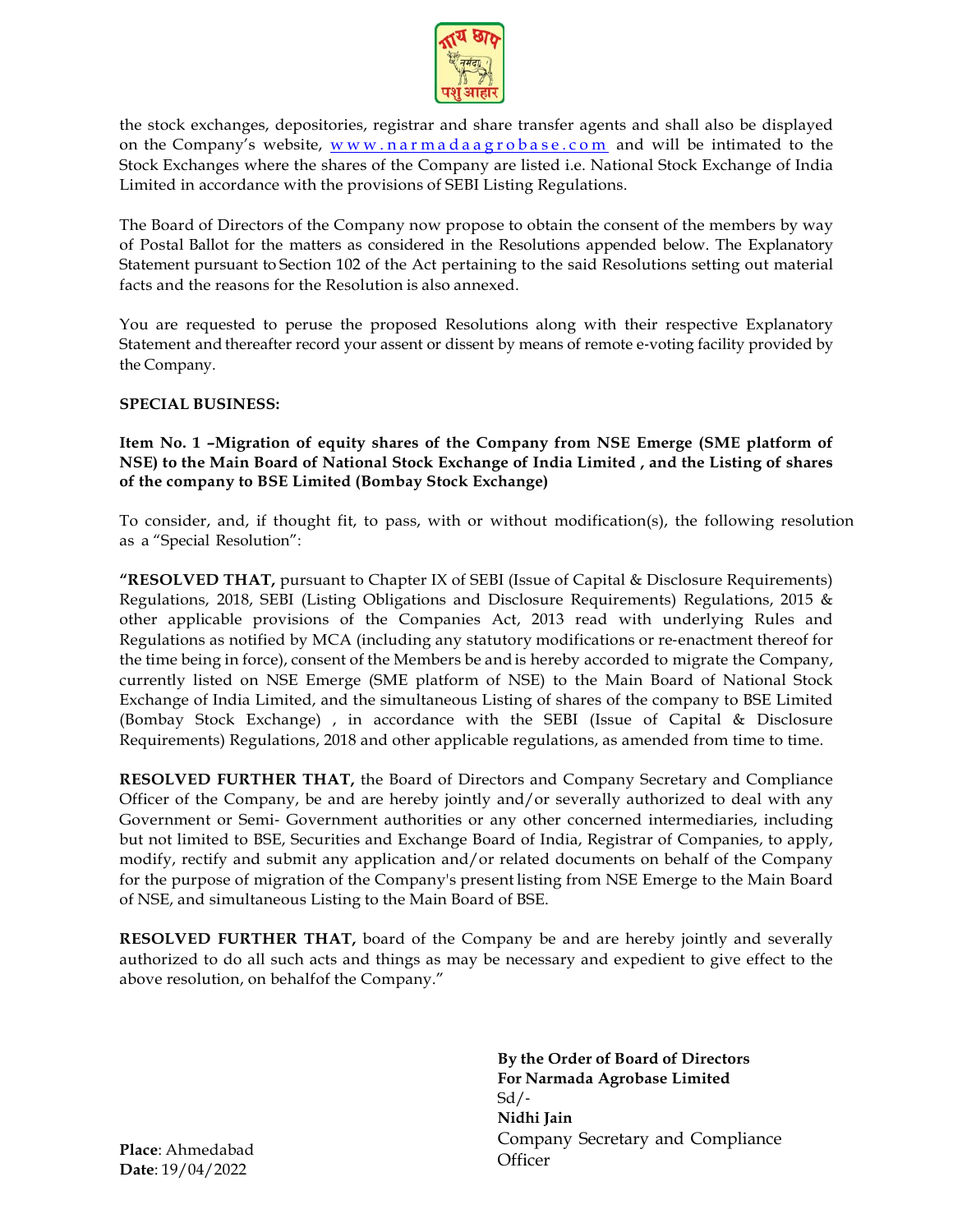

## **Notes:**

- 1. The explanatory statement and reasons for the proposed resolution pursuant to Section 102 of the Companies Act, 2013 read with Rule22 of the Companies (Management and Administration) Rules, 2014 ("The Rules") setting out material facts is annexed herewith and forms part of this notice.
- 2. The Board has appointed M/s. Punit Samtoshkumar Lath, Practicing Company Secretary, (Membership No: 26238), as the scrutinizer (**"Scrutinizer"**) for conducting the Postal Ballot / e-voting process in a fair and transparent manner.
- 3. The Postal Ballot Notice is being sent to /published/displayed for all the Members, whose names appear in the Register of Members/ List of Beneficial Owners as received from Depositories i.e. National Securities Depository Limited ("NSDL") / Central Depository Services (India) Limited ("CDSL") as on  $15<sup>th</sup>$  April, 2022 in accordance with the provisions of the Companies Act, 2013, read with Rules made thereunder and Ministry of Corporate Affairs, Government of India's General Circular No. 17/2020 , General Circular No. 19/2021 and General Circular No. 20/2021.
- 4. Members may note that this Postal Ballot Notice will also be available on the Company's website i.e. [http://www.narmadaagrobase.com/resource/Investor-](http://www.narmadaagrobase.com/resource/Investor-Relation/Notices.aspx)[Relation/Notices.aspx](http://www.narmadaagrobase.com/resource/Investor-Relation/Notices.aspx) website of the Stock Exchange of India Limited at [www.nseindia.com](http://www.nseindia.com/) and on the website of KFin Technologies Limited at [https://evoting.kfintech.com.](https://evoting.kfintech.com/) Members who have not received the Notice may download the same from the aforesaid websites
- 5. Resolutions passed by the members through postal ballot are deemed to have been passed as if they arepassed at a General Meeting of the members.
- 6. In compliance with provisions of Section 108 of the Companies Act, 2013, read with Rule 22 of the Companies (Management and Administration) Rules, 2014, as amended from time to time, Regulation 44 of the SEBI (Listing Obligations and Disclosure Requirements) Regulations, 2015, and other applicable laws, and General Circular Nos. 14/2020 and 17/2020 dated 8th April 2020 and 13th April 2020, General Circular No. 19/2021 and General Circular No. 20/2021 dated 08.12.2021 respectively issued by the Ministry of Corporate Affairs (MCA) the Company is pleased to offer e-voting facility to its Members holding equity shares as on 15<sup>th</sup> April 2022 being the cut-off date, to exercise their right to vote electronically on the above resolution.
- 7. Due to non-availability of postal and courier services, on account of threat posed by COVID‐19 pandemic situation, the Company is sending Postal Ballot Notice in electronic form only and express its inability to dispatch hard copy of Postal Ballot Notice along with Postal Ballot Form and pre‐paid business reply envelope to the members for this Postal Ballot. To facilitate such members to receive this notice electronically and cast their vote electronically, the Company has made special arrangement for registration of email addresses in terms of the MCA Circulars. The process for registration of email address is as under:
	- A. For receiving copy of postal ballot notice electronically, members who have not yet registered their email addresses are requested to get their email addresses registered with KFin, on a temporary basis, by following the procedure mentioned below: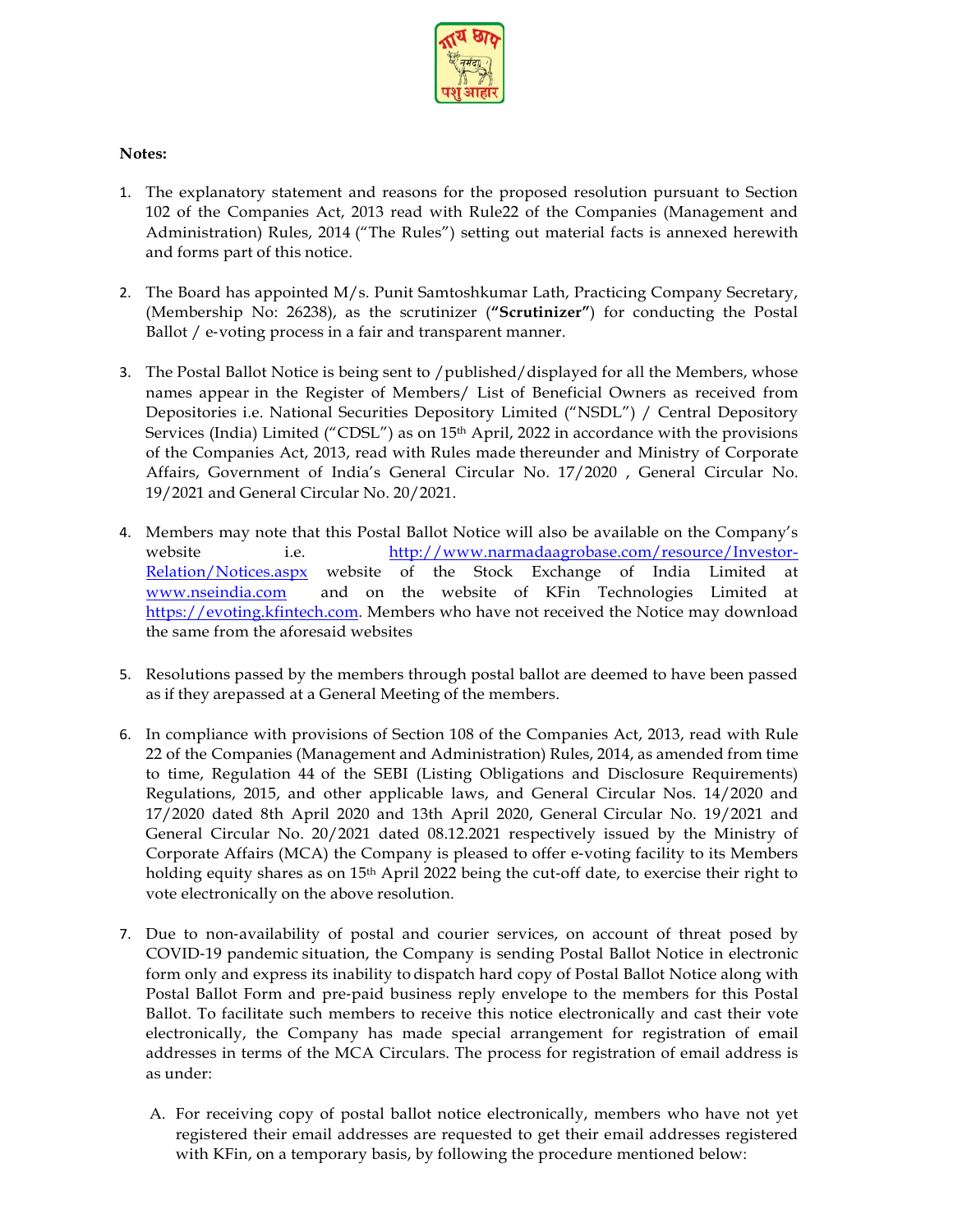

B. a) Visit the link<https://ris.kfintech.com/clientservices/postalballot/registration.aspx> b) Select the Company Name i.e., Narmada Agrobase Limited.

c) Select the Holding type from the drop down i.e. - NSDL/CDSL/Physical

d) Enter DP ID – Client ID (in case shares are held in electronic form)/Physical Folio No. (in case shares are held in physical form) and PAN.

e) If PAN details are not available in the system, the system will prompt to upload a self-attested copy of the PAN card for updating records.

f) In case of shares held in physical form where PAN details are not available in the records, please enter any one of the Share Certificate No. in respect of the shares held by you.

g) Enter the email address and mobile number.

h) System will validate DP ID – Client ID/Folio No. and PAN or Share Certificate No., as the case may be, and send OTP at the registered Mobile number as well as email address for validation.

i) Enter the OTPs received by SMS and email to complete the validation process. ` OTPs will be valid for 5 minutes only.

j) The Notice and e-voting instructions along with the User ID and Password will be sent on the email address updated by the member.

k) Please note that in case the shares are held in electronic form, the above facility is only for temporary registration of email address for receipt of the Notice and the evoting instructions along with the User ID and Password. Such members will have to register their email address with their DPs permanently, so that all communications are received by them in electronic form.

l) In case of queries, members are requested to write to [einward.ris@kfintech.com](mailto:einward.ris@kfintech.com) or call at the toll-free number 1800-309-4001.

- C. Post successful registration of the email, the member would get soft copy of the notice and the procedure for e-voting along with the User ID and Password to enable evoting for this Postal Ballot.In case of any queries, member may write to [einward.ris@kfintech.com](mailto:einward.ris@kfintech.com) or [infonarmadaagrobase@gmail.com.](mailto:infonarmadaagrobase@gmail.com.)
- D. It is clarified that for permanent registration of email address, members are required to register their email addresses, in respect of electronic holdings with their concerned Depository Participants and in respect of physical holdings, with the Company's Share Transfer Agent i.e. raghu.veedha@kfin.com or [mohammed.shanoor@kfintech.com.](mailto:mohammed.shanoor@kfintech.com) or [einward.ris@kfintech.com](mailto:einward.ris@kfintech.com)
- E. Those shareholders who have already registered their email address are requested to keep their email addresses validated with their Depository Participants / the Company's Registrar and Share Transfer Agent to enable servicing of notices / documents / Annual Reports electronically to their email address.
- 8. The voting rights for the Equity Shares of the Company are one vote per equity share, registered in the name of the member. The voting rights of the members shall be in proportion to the percentage of paid‐ up share capital of the Company held by them, which will be determined on the basis of the paid‐up value of shares registered in the name of each member as on 15th April 2022.
- 9. In compliance with Sections 108 and 110 of the Act and the rules made thereunder, the Company has provided the facility to members to exercise their votes electronically and to vote on all resolutions through the e-voting service facility arranged by Company's R & T Agent KFin Technologies Limited. The instructions for electronic voting are annexed to this Postal Ballot Notice. Members cannot exercise votes by proxy, though corporate and institutional members shall be entitled to vote through their authorized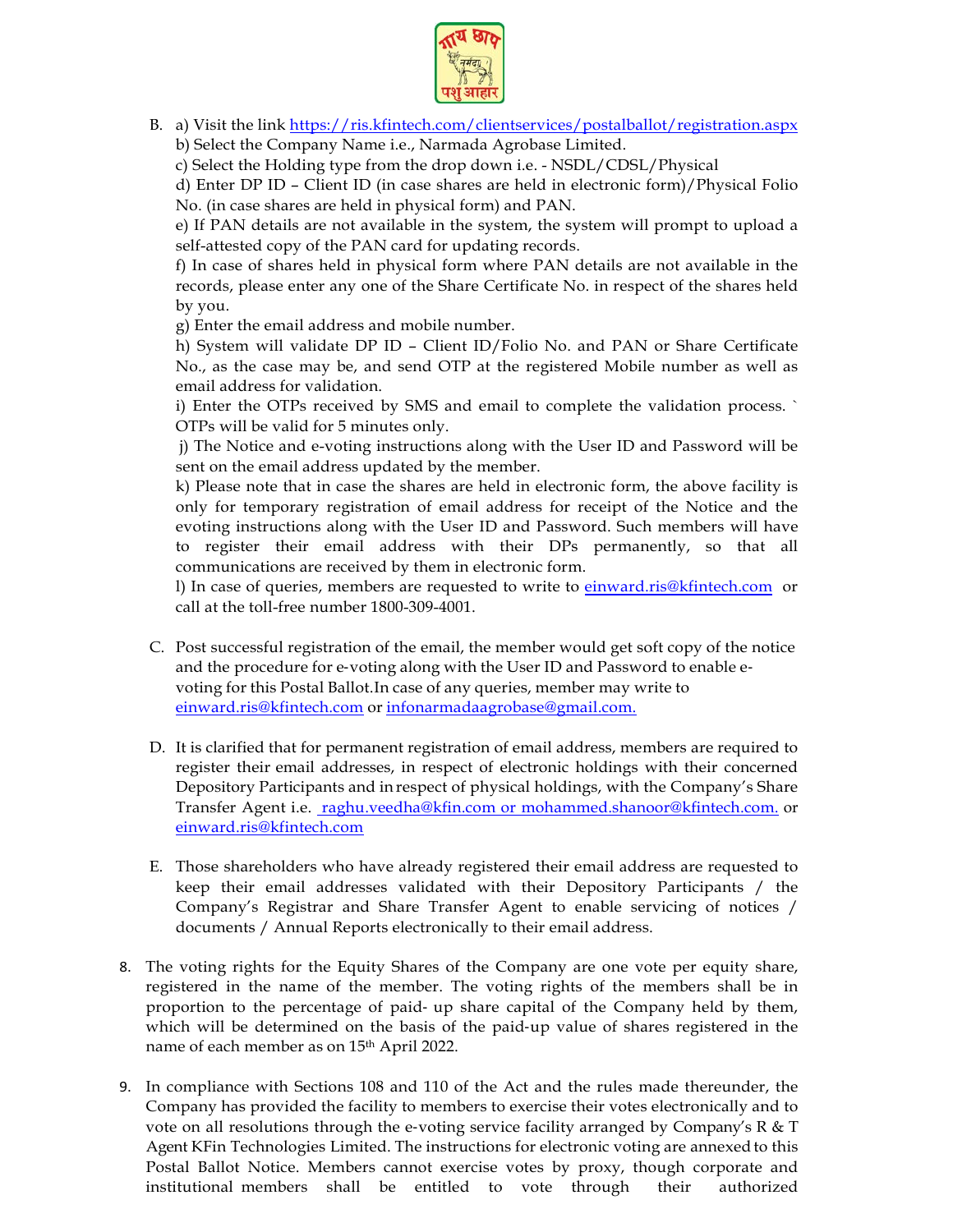

representatives with proof of their authorization.

- 10. In compliance with Sections 108 and 110 of the Companies Act, 2013 and the Rules made thereunder, the Company has provided the facility to the Members to exercise their votes electronically and vote on all resolutions through the e-voting service facility arranged by KFin Technologies Limited. The instructions for electronic voting are given in this Notice. **E**‐**Voting will commence on April 21, 2021 at 9:00 a.m. and will end on May 20, 2022 at 5:00 p.m**. E‐Voting shall not be allowed beyond the said time and date.
- 11. Members can also contact to Miss. Nidhi Jain, Company Secretary and Compliance Officer of the company to resolve any grievances with regard to voting by Postal Ballot. Address: ‐ Narmada Agrobase Limited, Corporate Office: 401, Silicon Tower, Above Freezeland Restaurant Law Garden Navrangpura Ahmedabad Gujarat 380009, Email Id: [infonarmadaagrobase@gmail.com](mailto:infonarmadaagrobase@gmail.com) ,Phone number – +91 9227404064.
- 12. This Postal Ballot Notice is also placed on the website of the Company[\(http://www.narmadaagrobase.com/resource/Investor-](http://www.narmadaagrobase.com/resource/Investor-Relation/Notices.aspx)[Relation/Notices.aspx\)](http://www.narmadaagrobase.com/resource/Investor-Relation/Notices.aspx).
- 13. Relevant documents referred to in this Postal Ballot Notice and the Statement shall be available for inspection by the members at corporate office of the Company on any working days from the date of circulation of this Notice upto the date of closure of evoting i.e. Friday, May 20, 2022. Members who wish to inspect such documents are requested to send an email to [infonarmadaagrobase@gmail.com](mailto:infonarmadaagrobase@gmail.com) mentioning their name, folio no./client ID and DP ID and the documents they wish to inspect, with a self-attested copy of their PAN card attached to the email.
- 14. Members may send their queries related to items included in the Postal Ballot Notice or any other matter concerning the Company on the email id [infonarmadaagrobase@gmail.com,](mailto:infonarmadaagrobase@gmail.com)  from their registered email address, mentioning their name, folio number/DP ID-Client ID, as applicable, mobile number and copy of PAN card. Said queries shall be appropriately replied by the Company.
- 15. Resolutions, if passed by the Members through postal ballot are deemed to have been duly passed on the last date specified for the e-voting i.e.  $20<sup>th</sup>$  May 2022 in terms of Secretarial Standard – 2 on General Meetings ("SS‐2") issued by the Institute of Company Secretaries of India.
- 16. A member cannot exercise his vote by proxy on Postal Ballot.
- 17. The Scrutinizer's decision on the validity of the postal ballot shall be final and binding.
- 18. As required by Rule 20 and Rule 22 of the Companies (Management and Administration) Rules, 2014 read with the MCA Circulars and the SEBI Listing Regulations, the details pertaining to this Postal Ballot will be published in one English national daily newspaper circulating throughout India (in English language) and one regional daily newspaper circulating in Gujarat.
- 19. The Scrutinizer will submit his report, after the completion of scrutiny, to the Chairman of the Company or any person authorized by him. The results of e-voting will be announced within 2 working days from last date of voting, and will be displayed on the Company's website [www.narmadaagrobase.com](http://www.narmadaagrobase.com/) and and on the website of Kfin Technologies Limited. The same will also be communicated to the Stock Exchanges.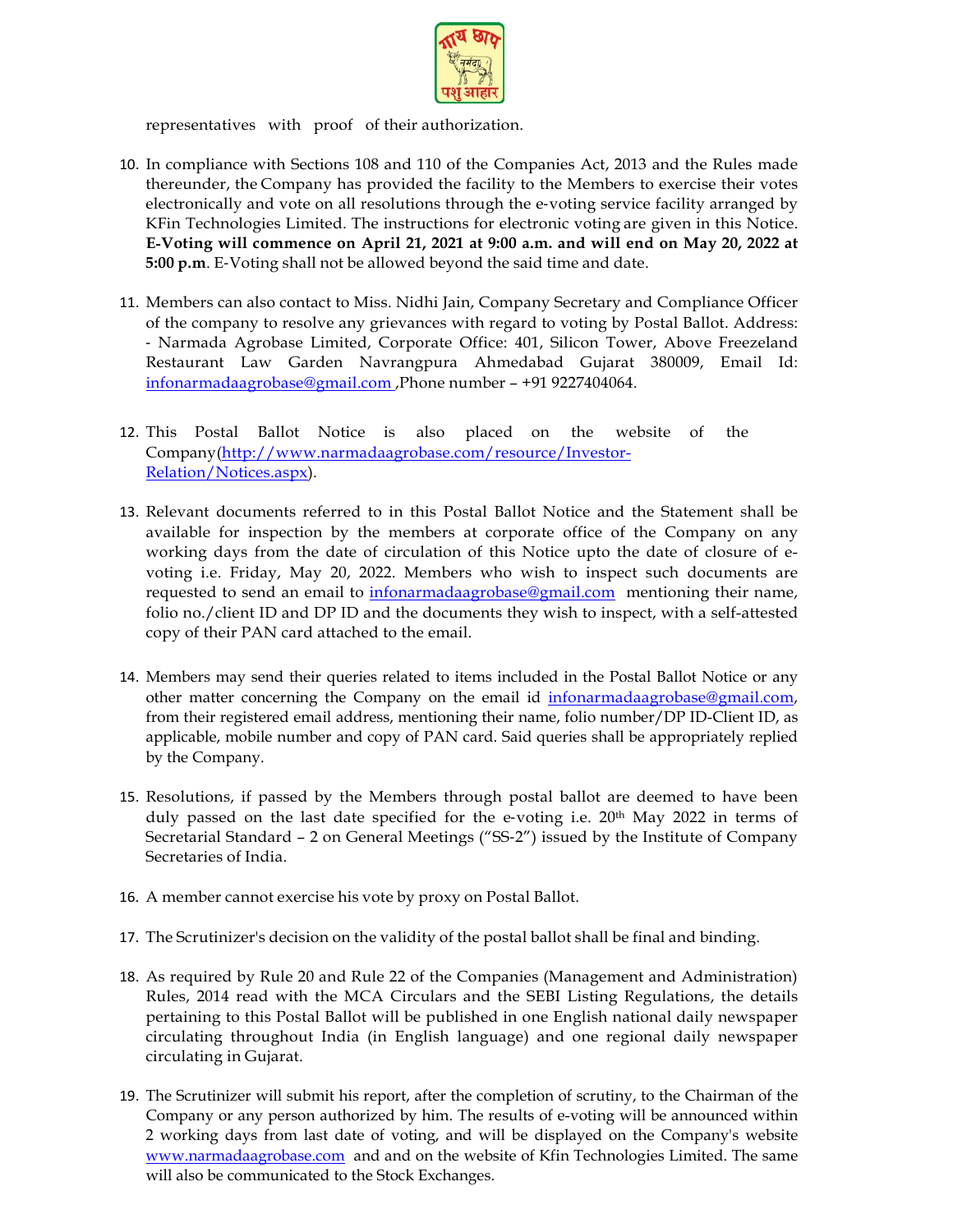

20. In accordance with Regulation 44 (1) of SEBI (Listing Obligations and Disclosure Requirements) Regulations, 2015 and Rule 22 of the Rules, the Company is pleased to offer e‐voting facility to shareholders through such e‐voting system. Notice of this meeting has been sent to all the shareholders who have registered their e‐mail id's with the Company or the Registrar and Transfer Agent/ Depository Participants. Necessary arrangements have been made by the Company with KFin Technologies Limited (KFin) to facilitate e‐voting as an alternate to the dispatch of Postal Ballot Forms.

### **A. VOTING THROUGH ELECTRONIC MEANS**

**Remote e**‐**Voting Instructions for shareholders post change in the Login mechanism for Individual shareholders holding securities in demat mode, pursuant to SEBI circular dated December 9, 2020:**

Pursuant to SEBI circular dated December 9, 2020 on e‐Voting facility provided by Listed Companies, Individual shareholders holding securities in demat mode can vote through their demat account maintained with Depositories and Depository Participants only.

Shareholders are advised to update their mobile number and email Id in their demat accounts to access e‐Voting facility. Login method for Individual shareholders holding securities in demat mode/ physical mode is given below:

| <b>Type of Shareholders</b>                                                              | Login<br>Method                                                                                                                                                                                                                                                                                                                                                                                                                                                                          |
|------------------------------------------------------------------------------------------|------------------------------------------------------------------------------------------------------------------------------------------------------------------------------------------------------------------------------------------------------------------------------------------------------------------------------------------------------------------------------------------------------------------------------------------------------------------------------------------|
| Individual<br><b>Shareholders</b><br>securities<br>holding<br>in<br>demat mode with NSDL | • If you are already registered for NSDL IDeAS facility, please visit<br>the e- Services website of NSDL. Open web browser by typing the<br>following URL: https://eservices.nsdl.com either on a Personal<br>Computer or on a mobile. Once the home page of e-Services is<br>launched, click on the "Beneficial Owner" icon under "Login" which<br>is available under 'IDeAS' section. A new screen will open. You will<br>have to enter your User ID and Password.                     |
|                                                                                          | • After successful authentication, you will be able to see e-Voting<br>services. Click on "Access to e-Voting" under e-Voting services and<br>you will be able to see e-Voting page. Click on company name or e-<br>Voting service provider name and you will be redirected to e-Voting<br>service provider website for casting your vote during the remote e-<br>Voting period & voting during the meeting.                                                                             |
|                                                                                          | • If the user is not registered for IDeAS e-Services, option to register<br>is available at https://eservices.nsdl.com. Select "Register Online for<br>IDeAS "Portal<br>click<br>or<br>at<br>https://eservices.nsdl.com/SecureWeb/IdeasDirectReg.jsp                                                                                                                                                                                                                                     |
|                                                                                          | • Visit the e-Voting website of NSDL. Open web browser by typing<br>the following URL: https://www.evoting.nsdl.com/ either on a<br>Personal Computer or on a mobile. Once the home page of e-Voting<br>system is launched, click on the icon "Login" which is available<br>under 'Shareholder/Member' section. A new screen will open. You<br>will have to enter your User ID (i.e. your sixteen digit demat account<br>number hold with NSDL), Password/OTP and a Verification Code as |

#### **Step I: Procedure To Login Through Websites Of Depositories**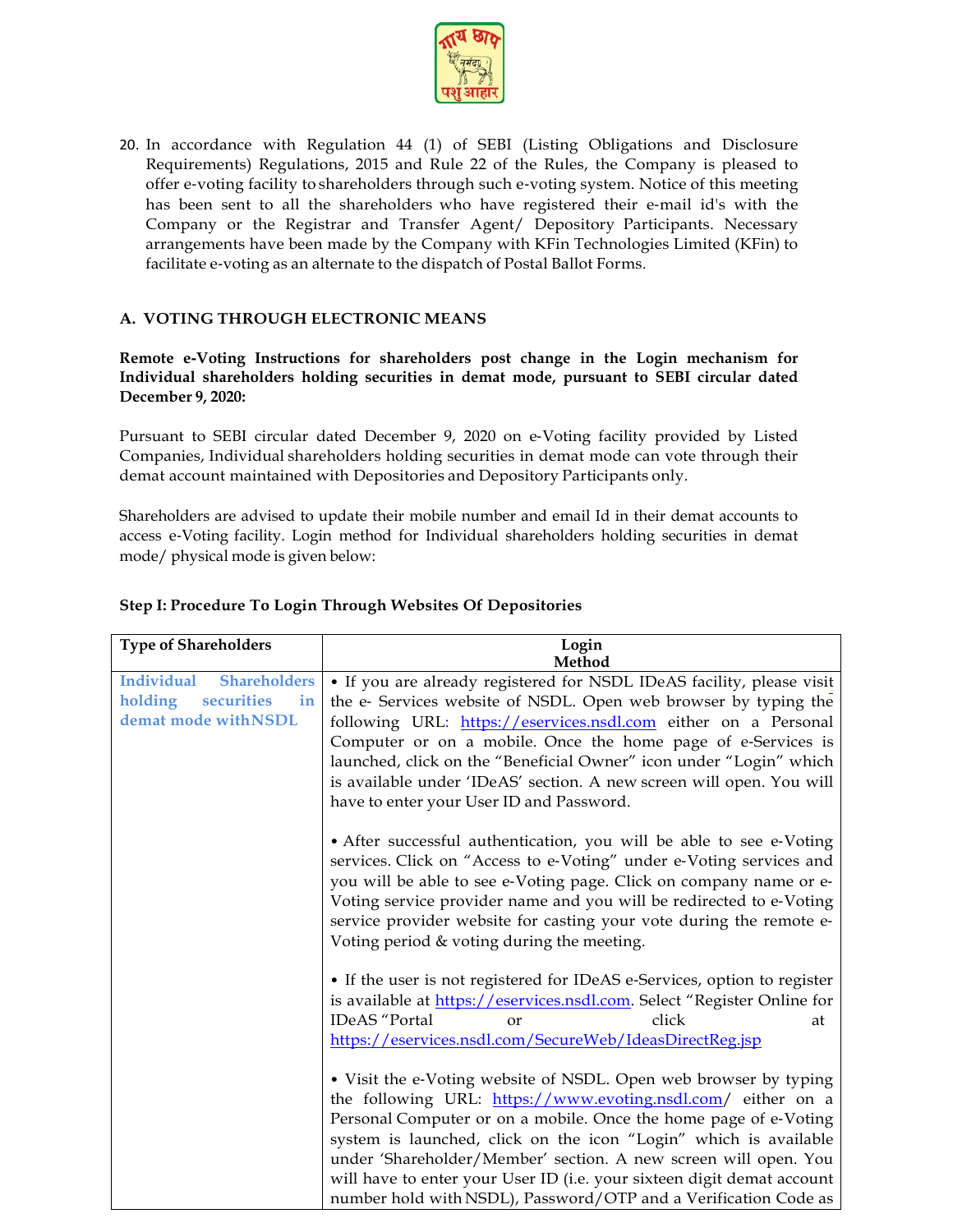

|                                                                                                 | shown on the screen. After successful authentication, you will be<br>redirected to NSDL Depository site wherein you can see e-Voting<br>page. Click on company name or e- Voting service provider name<br>and you will be redirected to e-Voting service provider website for<br>casting your vote during the remote e-Voting period<br>or joining virtual meeting & voting during the meeting.                    |
|-------------------------------------------------------------------------------------------------|--------------------------------------------------------------------------------------------------------------------------------------------------------------------------------------------------------------------------------------------------------------------------------------------------------------------------------------------------------------------------------------------------------------------|
| <b>Individual</b><br><b>Shareholders</b><br>securities<br>holding<br>in<br>demat mode with CDSL | • Existing user of who have opted for Easi / Easiest, they can login<br>through their user id and password. Option will be made available to<br>reach e-Voting page without any further authentication. The URL for<br>users to login to Easi<br>/Easiest are https://web.cdslindia.com/myeasi/home/login<br>or<br>www.cdslindia.com and click on New System Myeasi.                                               |
|                                                                                                 | Enter your User ID and Password for accessing Easi / Easiest. Click on<br>Company name or e-voting service provider and you will be re-directed<br>to KfinTech website for casting the vote during the remote e-voting<br>period.                                                                                                                                                                                  |
|                                                                                                 | If the user is not registered for Easi/Easiest, option to register is<br>available at<br>https://web.cdslindia.com/myeasi/registration/Easiregistration<br>Proceed to complete registration using your DP ID, Client ID, Mobile<br>Number, etc.                                                                                                                                                                    |
|                                                                                                 | Alternatively, the user can directly access e-Voting page by providing<br>demat Account Number and PAN No. from a link in<br>www.cdslindia.com home page. The system will authenticate the<br>user by sending OTP on registered Mobile & Email as recorded in the<br>demat Account. After successful authentication, user will be provided<br>links for the respective ESP<br>• where the E Voting is in progress. |
| <b>Users may directly access</b><br><b>NSDL</b><br>the<br>as<br>per<br>following procedure:     | the e-voting module of Click on URL: https://www.evoting.nsdl.com<br>2. Click on the button "Login" available under                                                                                                                                                                                                                                                                                                |
|                                                                                                 | "Shareholder / Member section".<br>3. Enter your User ID (i.e. 16-digit demat account number held with<br>NSDL), login type, Password / OTP and Verification code as shown on<br>the screen.                                                                                                                                                                                                                       |
|                                                                                                 | 4. On successful authentication, you will enter the e-voting module of<br>NSDL.                                                                                                                                                                                                                                                                                                                                    |
|                                                                                                 | Click on "Active E-voting Cycles / VC or OAVMs" option under e-<br>voting.                                                                                                                                                                                                                                                                                                                                         |
|                                                                                                 | 6. Click on <b>Company name</b> or e-voting service provider and you will<br>be re-directed to KfinTech website for casting the vote during the<br>remote e-voting period.                                                                                                                                                                                                                                         |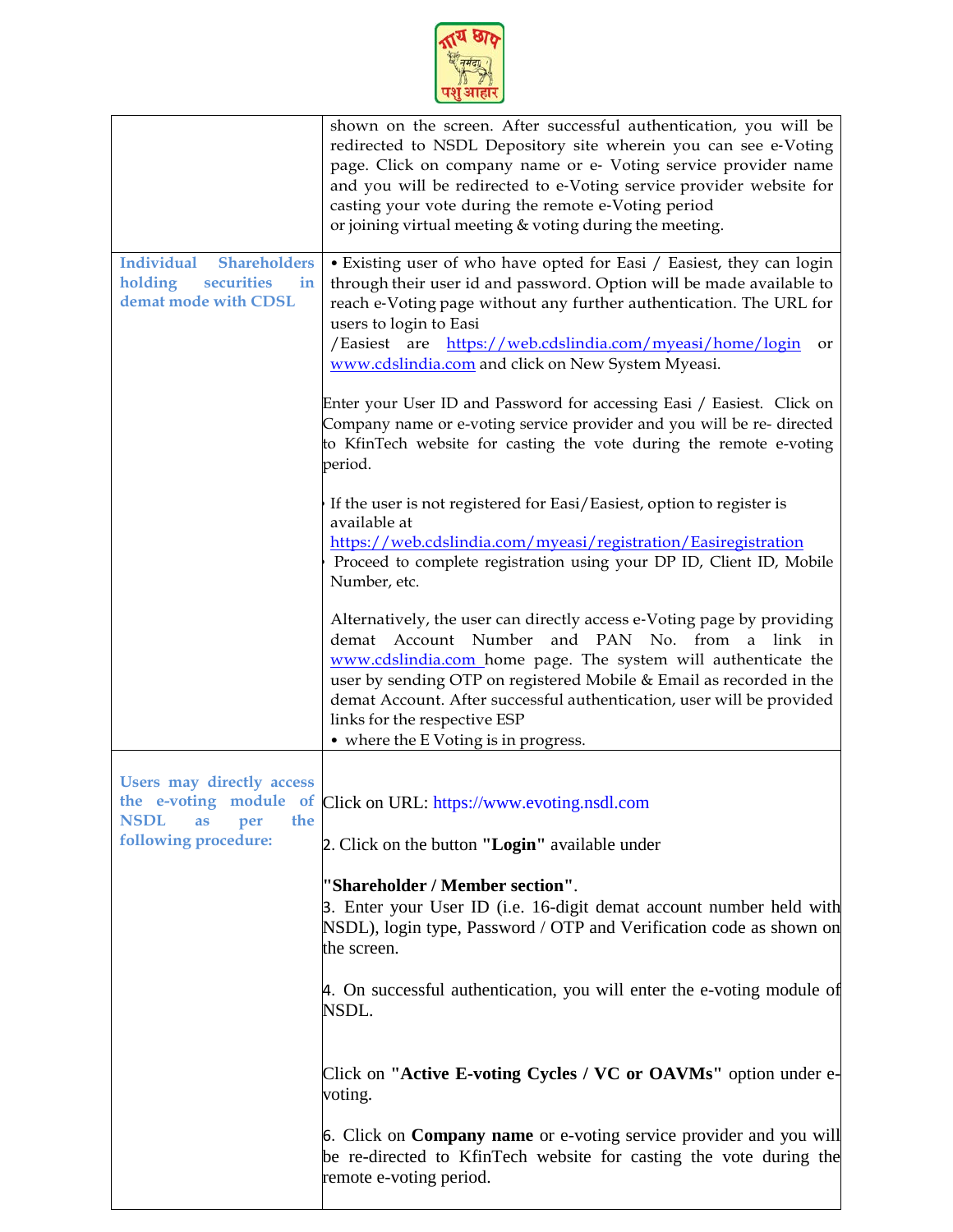

|                        | Users may directly access  1. Click on URL: www.cdslindia.com                                                                                                               |
|------------------------|-----------------------------------------------------------------------------------------------------------------------------------------------------------------------------|
|                        |                                                                                                                                                                             |
| the e-voting module of |                                                                                                                                                                             |
|                        | CDSL as per the following 2. Provide demat account number and PAN.                                                                                                          |
| procedure;             |                                                                                                                                                                             |
|                        | 3. System will authenticate user by sending OTP on registered mobile $\&$<br>email as recorded in the demat account.                                                        |
|                        | 4. On successful authentication, you will enter the e-voting module of<br>CSDL.                                                                                             |
|                        | 5. Click on <b>Company name</b> or e-voting service provider and you will<br>be re- directed to KfinTech website for casting the vote during the<br>remote e-voting period. |
|                        |                                                                                                                                                                             |

# **Step 2: Procedure To Login Through Demat Accounts / Website Of Depository Participant**

Individual shareholders holding shares of the Company in Demat mode can access e-Voting facility provided by the Company using login credentials of their demat accounts (online accounts) through their demat accounts / websites of Depository Participants registered with NSDL/CDSL. An option for "e-voting" will be available once they have successfully logged-in through their respective logins. Click on the option "e-voting " and they will be redirected to e-voting modules of NSDL/CDSL (as may be applicable). Click on the e-voting link available against the name of Company or select e-voting service provider "KFinTech" and you will be re-directed to the e-voting page of KFinTech to cast your vote without any further authentication.

# *Important note:*

Members who are unable to retrieve User ID / Password are advised to use "Forgot User ID" / "Forgot Password" options available on the websites of Depositories / Depository Participants.

| Contact details in case of technical                                                                                                                                                                                                                                                  | Contact details in case of technical                                         |
|---------------------------------------------------------------------------------------------------------------------------------------------------------------------------------------------------------------------------------------------------------------------------------------|------------------------------------------------------------------------------|
| issue on NSDL Website                                                                                                                                                                                                                                                                 | issue on CDSL Website                                                        |
| Members facing any technical issue in login can contact Members facing any technical issue in login can<br>NSDL helpdesk by sending a request at<br>evoting@nsdl.co.in or call at toll free no.: 1800 1020 990 helpdesk.evoting@cdslindia.com or contact at 022-<br>and 1800 22 44 30 | contact CDSL helpdesk by sending a request at<br>23058738 or 022-23058542-43 |

# **B) Login Method for e**‐**Voting for shareholders other than Individual shareholders holding securities indemat mode and shareholders holding securities in physical mode.**

Login method for non-individual members and members holding shares in physical form are given below:

1. Initial password is provided in the body of the email.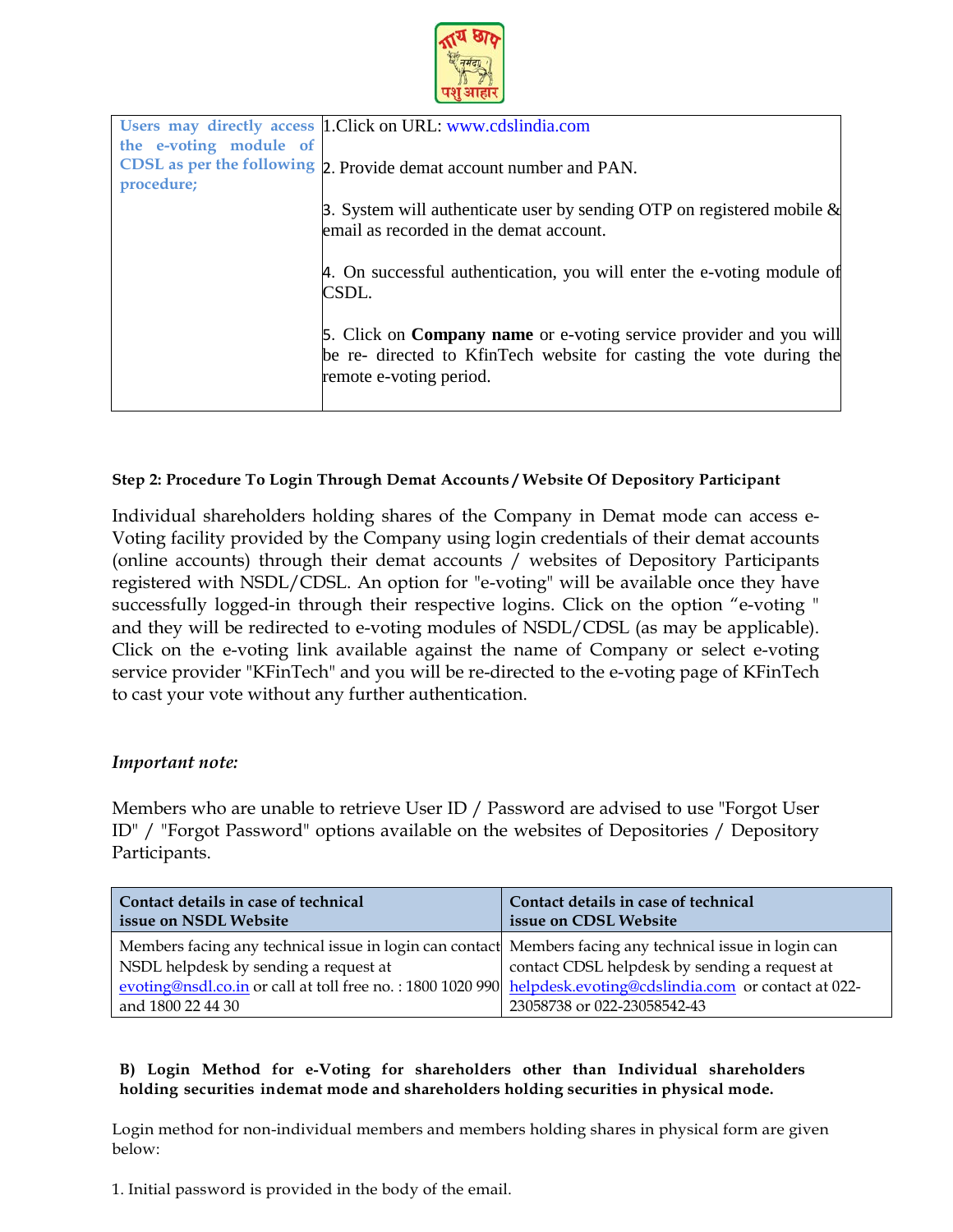

2. Launch internet browser and type the URL: [https://evoting.kfintech.com](https://evoting.kfintech.com/) in the address bar. 3. Enter the login credentials i.e. User ID and password mentioned in your email. Your Folio No./DP ID Client ID will be your User ID. However, if you are already registered with RTA for e-voting, you can use your existing User ID and password for casting your votes.

| Manner of holding shares i.e. Demat       | Your User ID is:                                        |
|-------------------------------------------|---------------------------------------------------------|
| (NSDL or                                  |                                                         |
| CDSL) or physical                         |                                                         |
| a) For Members who hold shares in demat   | 8 Character DP ID followed by 8 Digit Client ID         |
| accountwith NSDL.                         | For example if your DP ID is IN300*** and Client        |
|                                           | ID is12****** then your user ID is IN300***12******.    |
| b) For Members who hold shares in demat   | 16 Digit Beneficiary ID                                 |
| accountwith CDSL.                         | For example, if your Beneficiary                        |
|                                           | ID is $12****************$<br>then<br>ID.<br>is<br>user |
|                                           | your                                                    |
|                                           | $12*******************$                                 |
| c) For Members holding shares in Physical | EVENT Number followed by Folio Number                   |
| Form.                                     | registered with the company For example if folio        |
|                                           | number is 001*** and EVENT is 118982 then               |
|                                           | user ID is                                              |
|                                           | 118982001***                                            |

- 2. **Password:** Password details for shareholders other than Individual shareholders are given below:
- 3. **Captcha:** Please enter the verification code i.e. the alphabets and numbers in the exact way as they are displayed for security reasons.
- 4. After entering the details appropriately, click on LOGIN

5. You will reach the password change menu wherein you are required to mandatorily change your password. The new password shall comprise of minimum 8 characters with at least one upper case (A-Z), one lower case (a-z), one numeric value  $(0-9)$  and a special character  $(\mathcal{Q},\#,\$,\text{etc.})$ . The system will prompt you to change your password and update your contact details like mobile number, e-mail address, etc. on first login. It is strongly recommended not to share your password with any other person and take utmost care to keep your password confidential.

6. You need to login again with the new credentials.

7. On successful login, the system will prompt you to select the EVENT number of the Company.

8. On the voting page, the number of shares (which represents the number of votes) held by you as on the cut-off date will appear. If you desire to cast all the votes assenting/dissenting to the resolution, enter all shares and click 'FOR'/'AGAINST' as the case may be or partially in 'FOR' and partially in 'AGAINST', but the total number in 'FOR' and/or 'AGAINST' taken together should not exceed your total shareholding as on the cut- off date. You may also choose the option 'ABSTAIN' and the shares held will not be counted under either head.

9. Members holding multiple folios/demat accounts shall choose the voting process separately for each folio/demat account.

10. Cast your votes by selecting an appropriate option and click on 'SUBMIT'. A confirmation box will be displayed. Click 'OK' to confirm, else 'CANCEL' to modify. Once you confirm, you will not be allowed to modify your vote subsequently. During the voting period, you can login multiple times till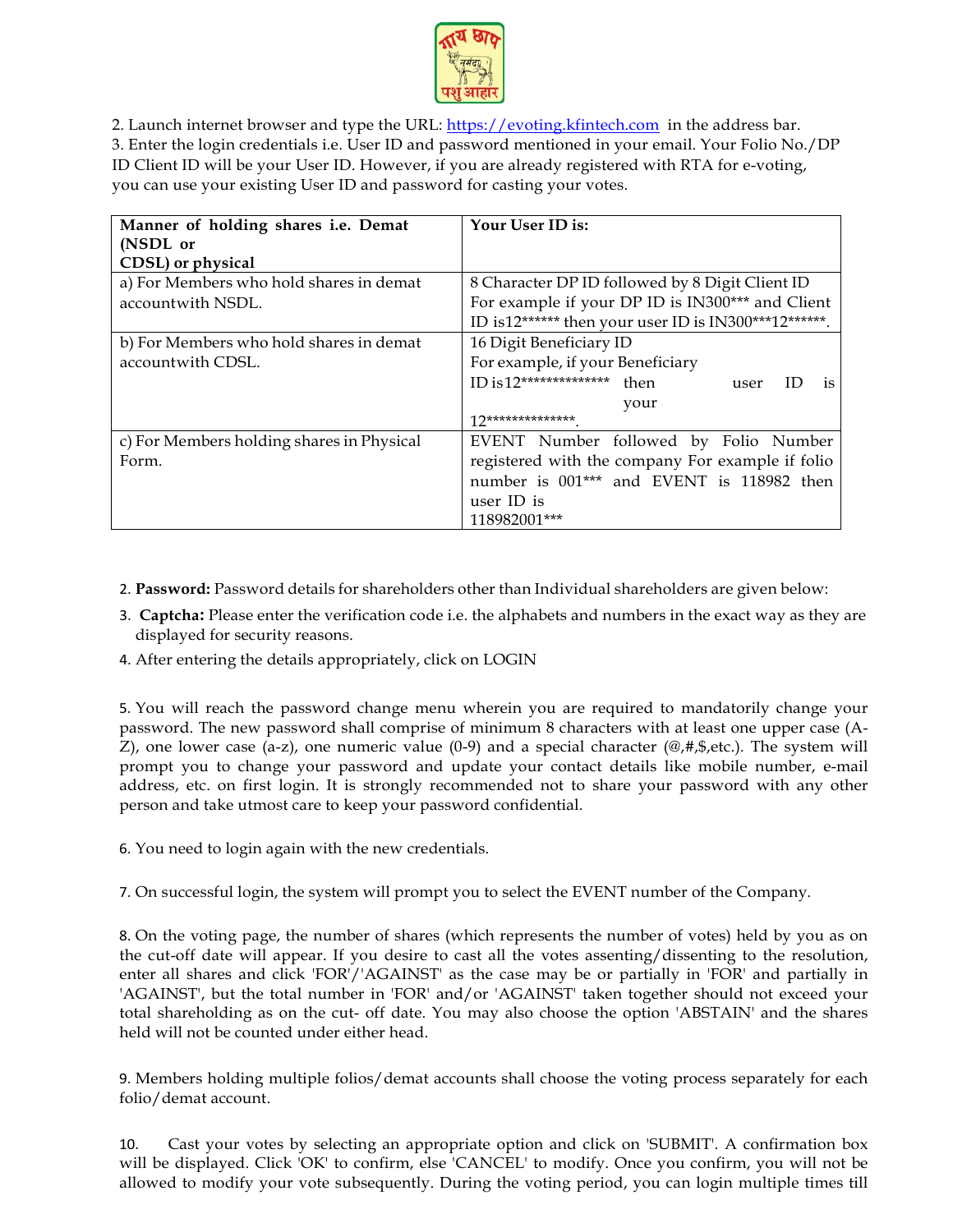

you have confirmed that you have voted on the resolution.

11. Once the vote on a resolution is cast by a Member, the Member shall not be allowed to change it subsequently or cast the vote again.

#### **General Guidelines for shareholders**

- i. Corporate / Institutional Members (that is, other than Individuals, HUFs, NRIs, etc.) are also required to send legible scanned certified true copy (in PDF Format) of the Board Resolution / Power of Attorney / Authority Letter, etc., together with attested specimen signature(s) of the duly authorized representative(s), to the Scrutinizer at e-mail id: gr@gramcsfirm.com with a copy marked to einward.ris@kfintech.com. Such authorization shall contain necessary authority for voting by its authorized representative(s). It is also requested to upload the same in the e-voting module in their login. The naming format of the aforesaid legible scanned document shall be "Corporate Name EVEN".
- ii. In case of any query on e-voting, Members may refer to the "Help" and "FAQs" sections / e- voting user manual available through a dropdown menu in the "Downloads" section of KFinTech website for e-voting: https://evoting.kfintech.com or contact Mr. Veeda Raghunath/Mr.Mohammed Shanoor, Corporate Registry at KFinTech, (Unit: Narmada Agrobase Limited), Selenium Tower B, Plot 31-32, Gachibowli, Financial District, Nanakramguda, Serilingampally, Hyderabad - 500 032 at eniward.ris@kfintech.com or call Kfitech toll free number 1-800-309-4001.
- iii. The voting period commences on Thursday, April 21, 2022at 09.00 A.M. (IST) and ends on Friday, May 20, 2022 at 05.00 P.M. (IST) (both days inclusive). During this period, Members of the Company, holding shares either in physical form or in dematerialized form, may cast their vote electronically. The e-voting module shall be disabled by KFin for voting thereafter. Once the vote on a resolution is cast by the Member, he/she shall not be allowed to change it subsequently. (Note: e‐ Voting shall not be allowed beyond the said time.)
- iv. The voting rights of shareholders shall be in proportion to the shares held by them in the paid up equity share capital of the Company as on Friday, April 15, 2022 as per the Register of Members/Statements of beneficial ownership maintained by the Depositories. i.e., NSDL and CDSL.

### **Process for those shareholders whose email ids are not registered with the depositories for procuring userid and password and registration of email ids for e**‐**voting for the resolutions set out in this notice:**

- i. In case shares are held in physical mode please provide Folio No., Name of shareholder, scanned copy of the share certificate (front and back), PAN (self-attested scanned copy of PAN card), Aadhar (self-attested scanned copy of Aadhar Card) by email to [infonarmadaagrobase@gmail.com.](mailto:infonarmadaagrobase@gmail.com.)
- ii. In case shares are held in demat mode, please provide DPID‐Client ID (8 digit DPID + 8 digit Client ID) or 16 digit beneficiary ID), Name, client master or copy of Consolidated Account statement, PAN (self‐attested scanned copy of PAN card), AADHAR (self‐ attested scanned copy of Aadhaar Card) to infonarmadaagrobase@gmail.com .If you are an Individual shareholders holding securities in demat mode. you are requested to refer to the login method explained at step I i.e. Login method for e‐Voting for Individual shareholders holding securities in Demat mode.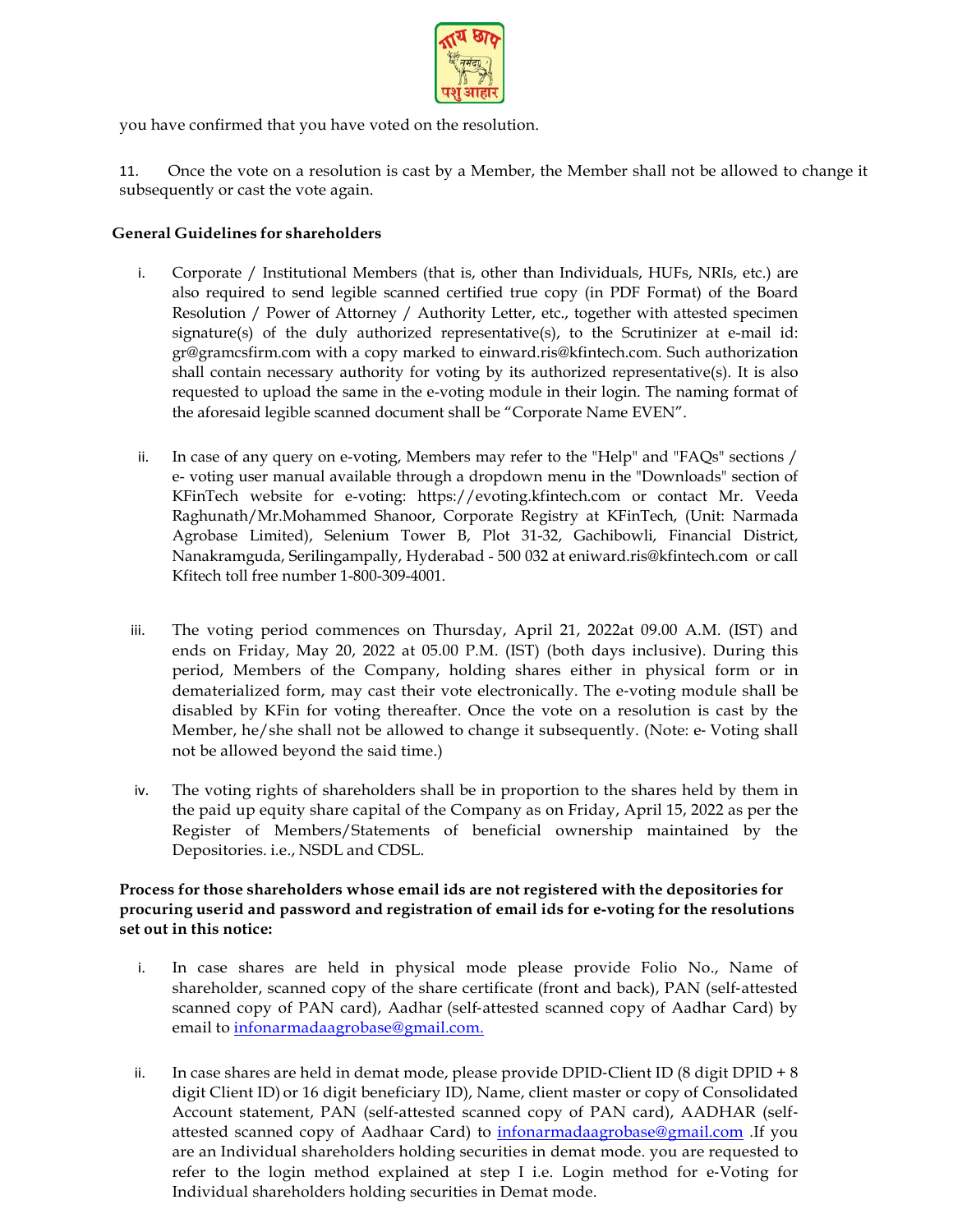

iii. Alternatively, shareholder/members may send a request to [einward.ris@kfintech.com](mailto:einward.ris@kfintech.com) for procuring user id and password for e‐voting by providing above mentioned documents.